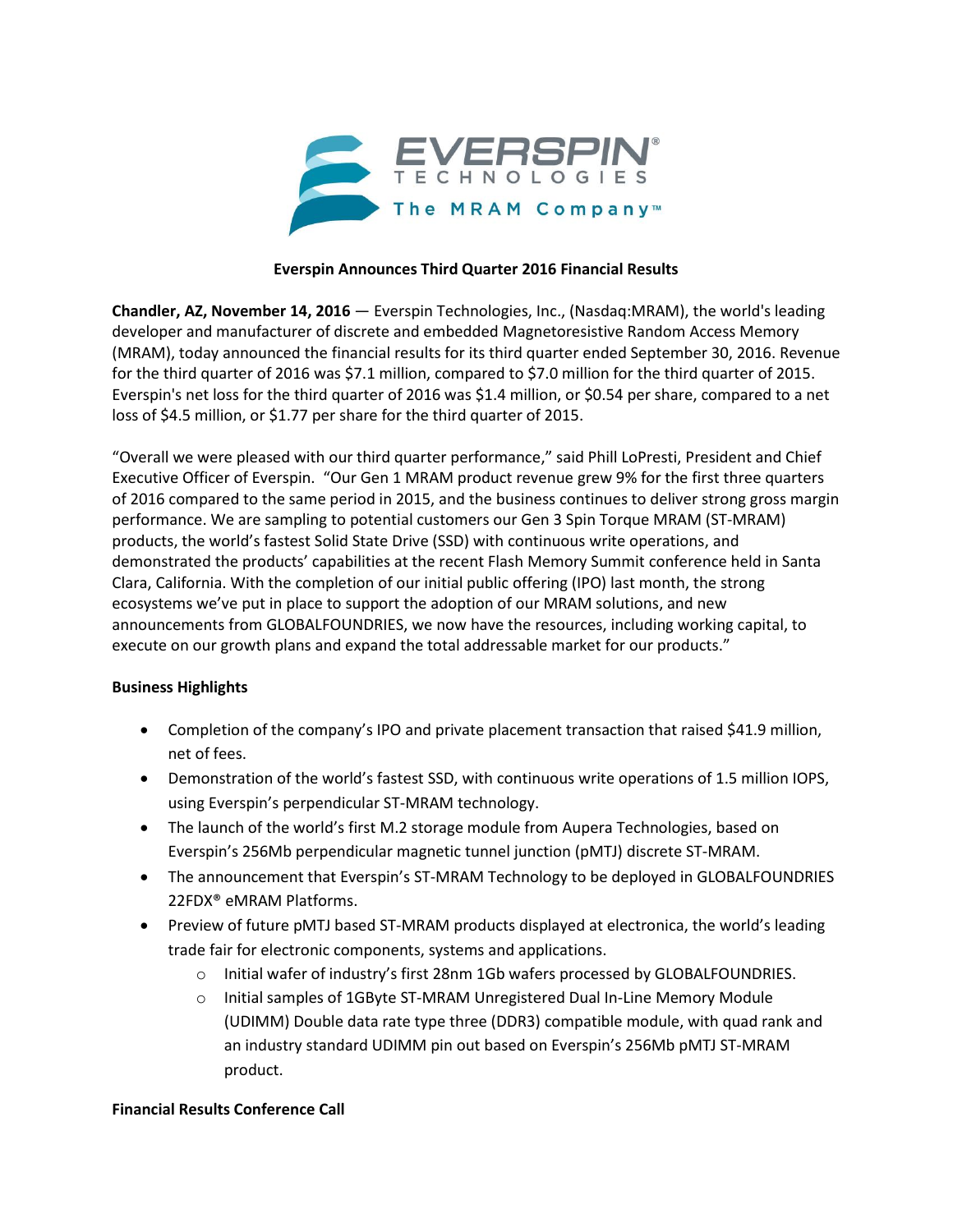Everspin will host a conference call to discuss its financial results at 5 pm Eastern Time on November 14. Interested parties can listen to a live webcast of the conference call by visiting the [Investor Relations](http://cts.businesswire.com/ct/CT?id=smartlink&url=http%3A%2F%2Fphx.corporate-ir.net%2Fphoenix.zhtml%3Fc%3D254442%26p%3Dirol-irhome&esheet=51453648&newsitemid=20161103006477&lan=en-US&anchor=Investor+Relations+section+of+Everspin%27s&index=1&md5=28d0c44bc000860adcc848427b540806)  [section of Everspin's](http://cts.businesswire.com/ct/CT?id=smartlink&url=http%3A%2F%2Fphx.corporate-ir.net%2Fphoenix.zhtml%3Fc%3D254442%26p%3Dirol-irhome&esheet=51453648&newsitemid=20161103006477&lan=en-US&anchor=Investor+Relations+section+of+Everspin%27s&index=1&md5=28d0c44bc000860adcc848427b540806) website at [www.everspin.com.](http://cts.businesswire.com/ct/CT?id=smartlink&url=http%3A%2F%2Fwww.everspin.com&esheet=51453648&newsitemid=20161103006477&lan=en-US&anchor=www.everspin.com&index=2&md5=0e3b1833673db3b0c2131d2ba959fbf2) Dial in information for the conference call is available by registering at [http://dpregister.com/10096338.](http://cts.businesswire.com/ct/CT?id=smartlink&url=http%3A%2F%2Fdpregister.com%2F10096338&esheet=51453648&newsitemid=20161103006477&lan=en-US&anchor=http%3A%2F%2Fdpregister.com%2F10096338&index=3&md5=442652826c9a21b5ef4d0048e8ffbb0d) The conference call and webcast will include forward-looking information. A replay of the conference call will also be available on the [Investor](http://cts.businesswire.com/ct/CT?id=smartlink&url=http%3A%2F%2Fphx.corporate-ir.net%2Fphoenix.zhtml%3Fc%3D254442%26p%3Dirol-irhome&esheet=51453648&newsitemid=20161103006477&lan=en-US&anchor=Investor+Relations+section+of+Everspin%27s&index=4&md5=71c15092c4006099255a8aca22747627)  [Relations section of Everspin's](http://cts.businesswire.com/ct/CT?id=smartlink&url=http%3A%2F%2Fphx.corporate-ir.net%2Fphoenix.zhtml%3Fc%3D254442%26p%3Dirol-irhome&esheet=51453648&newsitemid=20161103006477&lan=en-US&anchor=Investor+Relations+section+of+Everspin%27s&index=4&md5=71c15092c4006099255a8aca22747627) website at [www.everspin.com](http://cts.businesswire.com/ct/CT?id=smartlink&url=http%3A%2F%2Fwww.everspin.com&esheet=51453648&newsitemid=20161103006477&lan=en-US&anchor=www.everspin.com&index=5&md5=a931e502c3db060aef4f38aab6f19cda) following the completion of the call.

### **About Everspin Technologies**

Everspin Technologies is the leading provider of MRAM solutions. Everspin's MRAM solutions offer the persistence of non-volatile memory with the speed and endurance of random access memory (RAM), and enable the protection of mission critical data particularly in the event of power interruption or failure. Everspin's MRAM solutions allow its customers in the industrial, automotive and transportation, and enterprise storage markets to design high performance, power efficient and reliable systems without the need for bulky batteries or capacitors. Everspin is the only provider of commercially available MRAM solutions and over the past eight years has shipped over 60 million MRAM units. For more information, visit [www.everspin.com.](http://www.everspin.com/)

### **Forward-Looking Statements**

The statement in this press release that Everspin now has the resources, including working capital, to execute on its growth plans and expand the total addressable market for its products is a forwardlooking statement based on Everspin's current expectations. Everspin may not actually achieve the expectations disclosed in the forward-looking statement, and you should not place undue reliance on Everspin's forward-looking statement. This forward-looking statement involves risks and uncertainties that could cause actual results or events to differ materially from the expectations disclosed in the forward-looking statement, including, but not limited to: the market may not adoptEverspin's products and technology at the rate Everspin expects; the ability for Everspin to expand the markets Everspin addresses at the rate it expects; the risk that unexpected technical difficulties may develop in the final stages of development or production of its products; Everspin's history of significant operating losses; and other factors included in Everspin's filings with the Securities and Exchange Commission, including in its Prospectus filed with the SEC on October 7, 2016, under the caption "Risk Factors." Subsequent events may cause these expectations to change, and Everspin disclaims any obligations to update or alter these forward-looking statements in the future, whether as a result of new information, future events or otherwise.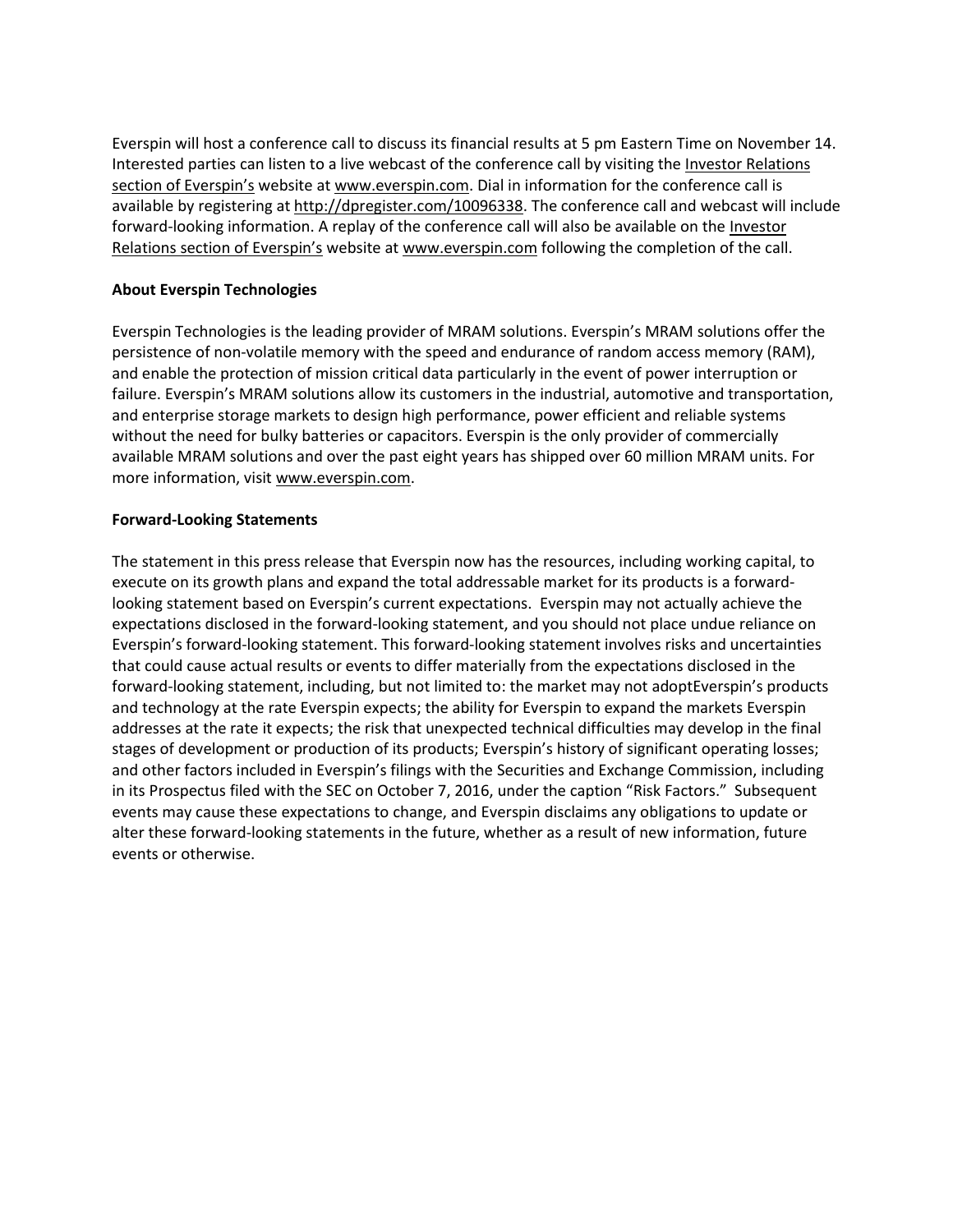## EVERSPIN TECHNOLOGIES, INC.

# Condensed Statements of Operations and Comprehensive Loss<br>(In thousands, except share and per share amounts)<br>(Unaudited)

|                                                                                                                                                                                                                         | <b>Three Months Ended</b><br>September 30, |    |              | <b>Nine Months Ended</b><br>September 30, |               |     |               |
|-------------------------------------------------------------------------------------------------------------------------------------------------------------------------------------------------------------------------|--------------------------------------------|----|--------------|-------------------------------------------|---------------|-----|---------------|
|                                                                                                                                                                                                                         | 2016                                       |    | 2015         |                                           | 2016          |     | 2015          |
| Product sales (including related party sales of<br>\$662 and \$902 for the three months ended September<br>30, 2016 and 2015, respectively, and \$1,396 and \$2,739<br>for the nine months ended September 30, 2016 and | 7,008<br>156                               | \$ | 6,671<br>421 | \$                                        | 19,731<br>299 | \$  | 19,108<br>638 |
|                                                                                                                                                                                                                         |                                            |    |              |                                           |               |     |               |
|                                                                                                                                                                                                                         | 7,164                                      |    | 7,092        |                                           | 20,030        |     | 19,746        |
|                                                                                                                                                                                                                         | 2,859                                      |    | 3,458        |                                           | 8,563         |     | 8.689         |
|                                                                                                                                                                                                                         | 4,305                                      |    | 3,634        |                                           | 11,467        |     | 11,057        |
| Operating expenses:                                                                                                                                                                                                     |                                            |    |              |                                           |               |     |               |
|                                                                                                                                                                                                                         | 3,111                                      |    | 5,081        |                                           | 14,342        |     | 14,723        |
|                                                                                                                                                                                                                         | 1,586                                      |    | 1,634        |                                           | 4,881         |     | 5,208         |
|                                                                                                                                                                                                                         | 788                                        |    | 1,198        |                                           | 2,476         |     | 2,652         |
|                                                                                                                                                                                                                         | 5,485                                      |    | 7,913        |                                           | 21,699        |     | 22,583        |
|                                                                                                                                                                                                                         | (1,180)                                    |    | (4,279)      |                                           | (10,232)      |     | (11,526)      |
|                                                                                                                                                                                                                         | (798)                                      |    | (231)        |                                           | (1,982)       |     | (414)         |
|                                                                                                                                                                                                                         | 534                                        |    |              |                                           | 814           |     | 10            |
|                                                                                                                                                                                                                         | (1,444)                                    | -S | (4,509)      | <sup>\$</sup>                             | (11,400)      | -\$ | (11,930)      |
|                                                                                                                                                                                                                         | (0.54)                                     | S  | (1.77)       | \$                                        | (4.40)        | -S  | (4.67)        |
| Weighted-average shares used to compute net loss per                                                                                                                                                                    | 2,657,574                                  |    | 2,552,185    |                                           | 2,589,704     |     | 2,552,185     |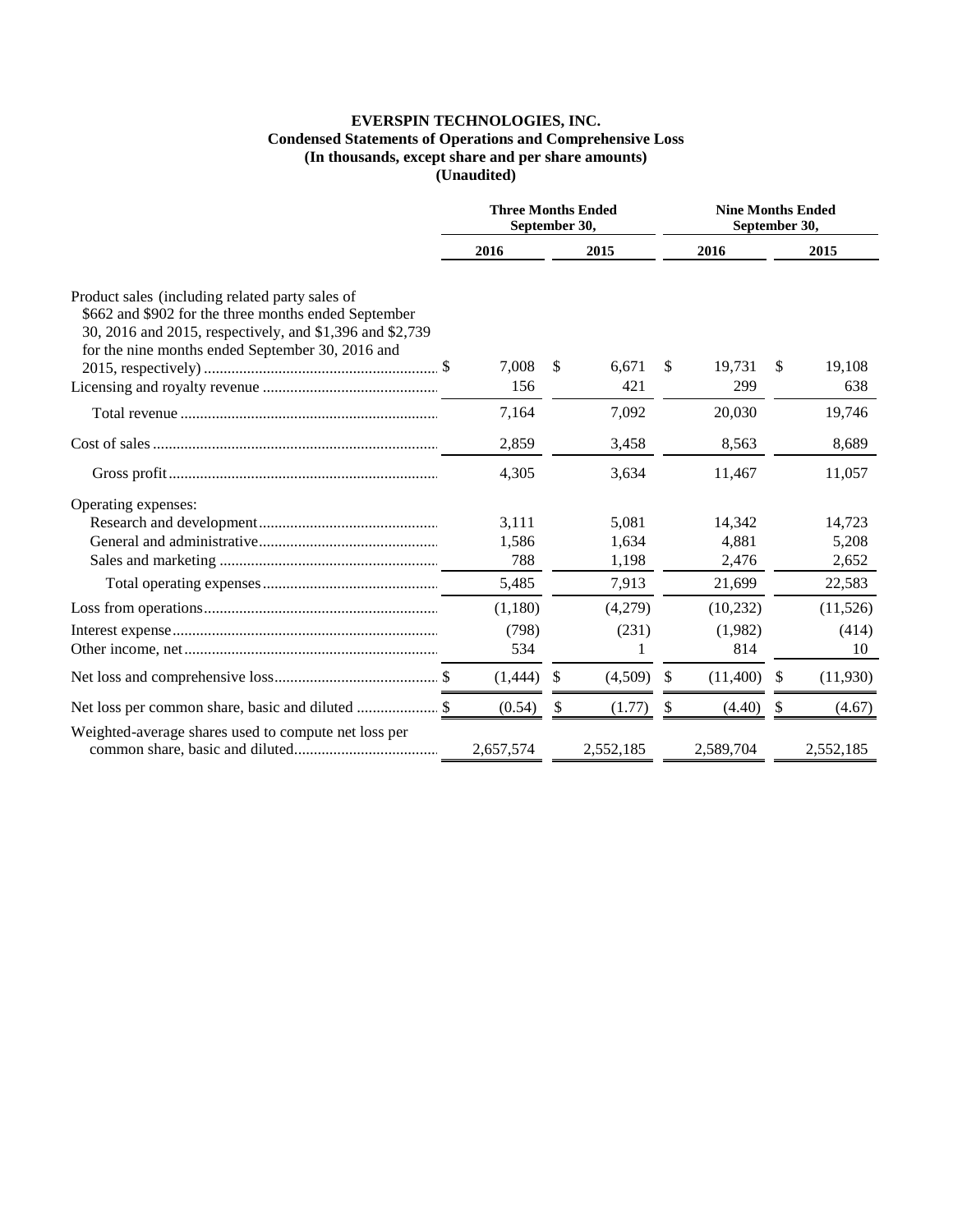### **EVERSPIN TECHNOLOGIES, INC.**

### **Condensed Balance Sheets (In thousands, except share and per share amounts)**

| <b>Assets</b><br>Current assets:                                                                                                                                                                                                                                                                                                                                                                                                                                                                                                                                             | (Unaudited)             | (See Note 1)                  |
|------------------------------------------------------------------------------------------------------------------------------------------------------------------------------------------------------------------------------------------------------------------------------------------------------------------------------------------------------------------------------------------------------------------------------------------------------------------------------------------------------------------------------------------------------------------------------|-------------------------|-------------------------------|
|                                                                                                                                                                                                                                                                                                                                                                                                                                                                                                                                                                              |                         |                               |
|                                                                                                                                                                                                                                                                                                                                                                                                                                                                                                                                                                              |                         |                               |
|                                                                                                                                                                                                                                                                                                                                                                                                                                                                                                                                                                              |                         |                               |
|                                                                                                                                                                                                                                                                                                                                                                                                                                                                                                                                                                              | 1,999                   | \$<br>2.307                   |
|                                                                                                                                                                                                                                                                                                                                                                                                                                                                                                                                                                              | 2,326                   | 1,909                         |
|                                                                                                                                                                                                                                                                                                                                                                                                                                                                                                                                                                              | 619                     | 564                           |
|                                                                                                                                                                                                                                                                                                                                                                                                                                                                                                                                                                              | 5,303                   | 4,176                         |
|                                                                                                                                                                                                                                                                                                                                                                                                                                                                                                                                                                              | 467                     | 190                           |
|                                                                                                                                                                                                                                                                                                                                                                                                                                                                                                                                                                              | 10,714                  | 9,146                         |
|                                                                                                                                                                                                                                                                                                                                                                                                                                                                                                                                                                              | 1,705                   | 1,654                         |
|                                                                                                                                                                                                                                                                                                                                                                                                                                                                                                                                                                              | 33                      | 132                           |
|                                                                                                                                                                                                                                                                                                                                                                                                                                                                                                                                                                              | 3,101                   |                               |
|                                                                                                                                                                                                                                                                                                                                                                                                                                                                                                                                                                              | 50                      | 29                            |
|                                                                                                                                                                                                                                                                                                                                                                                                                                                                                                                                                                              | 15,603                  | \$<br>10,961                  |
| Liabilities, Redeemable Convertible Preferred Stock and Stockholders' Deficit<br>Current liabilities:                                                                                                                                                                                                                                                                                                                                                                                                                                                                        | 2,095<br>3,114<br>6,771 | \$<br>1.162<br>1,755<br>3,812 |
|                                                                                                                                                                                                                                                                                                                                                                                                                                                                                                                                                                              | 1,646                   | 1,440                         |
|                                                                                                                                                                                                                                                                                                                                                                                                                                                                                                                                                                              | 120                     |                               |
|                                                                                                                                                                                                                                                                                                                                                                                                                                                                                                                                                                              | 8,461                   |                               |
|                                                                                                                                                                                                                                                                                                                                                                                                                                                                                                                                                                              | 3,904                   | 1,175                         |
|                                                                                                                                                                                                                                                                                                                                                                                                                                                                                                                                                                              | 26,111                  | 9,344                         |
|                                                                                                                                                                                                                                                                                                                                                                                                                                                                                                                                                                              | 405                     | 437                           |
|                                                                                                                                                                                                                                                                                                                                                                                                                                                                                                                                                                              | 42                      | 229                           |
|                                                                                                                                                                                                                                                                                                                                                                                                                                                                                                                                                                              | 4,914                   | 6,739                         |
|                                                                                                                                                                                                                                                                                                                                                                                                                                                                                                                                                                              | 31,472                  | 16,749                        |
| Redeemable convertible preferred stock, \$0.0001 par value per share; 77,080,000 and 68,080,000<br>shares authorized as of September 30, 2016 and December 31, 2015, respectively; 2,486,199<br>shares issued and outstanding; aggregate liquidation preference of \$64,642<br>Stockholders' deficit:<br>Common stock, \$0.0001 par value per share; 204,000,000 and 175,000,000 shares authorized<br>as of September 30, 2016 and December 31, 2015, respectively; 3,025,920 and 3,015,281<br>shares issued and outstanding as of September 30, 2016 and December 31, 2015, | 64,642                  | 64.642                        |
|                                                                                                                                                                                                                                                                                                                                                                                                                                                                                                                                                                              | 10,620                  | 9,301                         |
|                                                                                                                                                                                                                                                                                                                                                                                                                                                                                                                                                                              | (91, 131)               | (79, 731)                     |
|                                                                                                                                                                                                                                                                                                                                                                                                                                                                                                                                                                              | (80,511)                | (70, 430)                     |
|                                                                                                                                                                                                                                                                                                                                                                                                                                                                                                                                                                              | 15,603                  | \$<br>10,961                  |

Note 1: The balance sheet as of December 31, 2015 has been derived from the audited consolidated financial statements.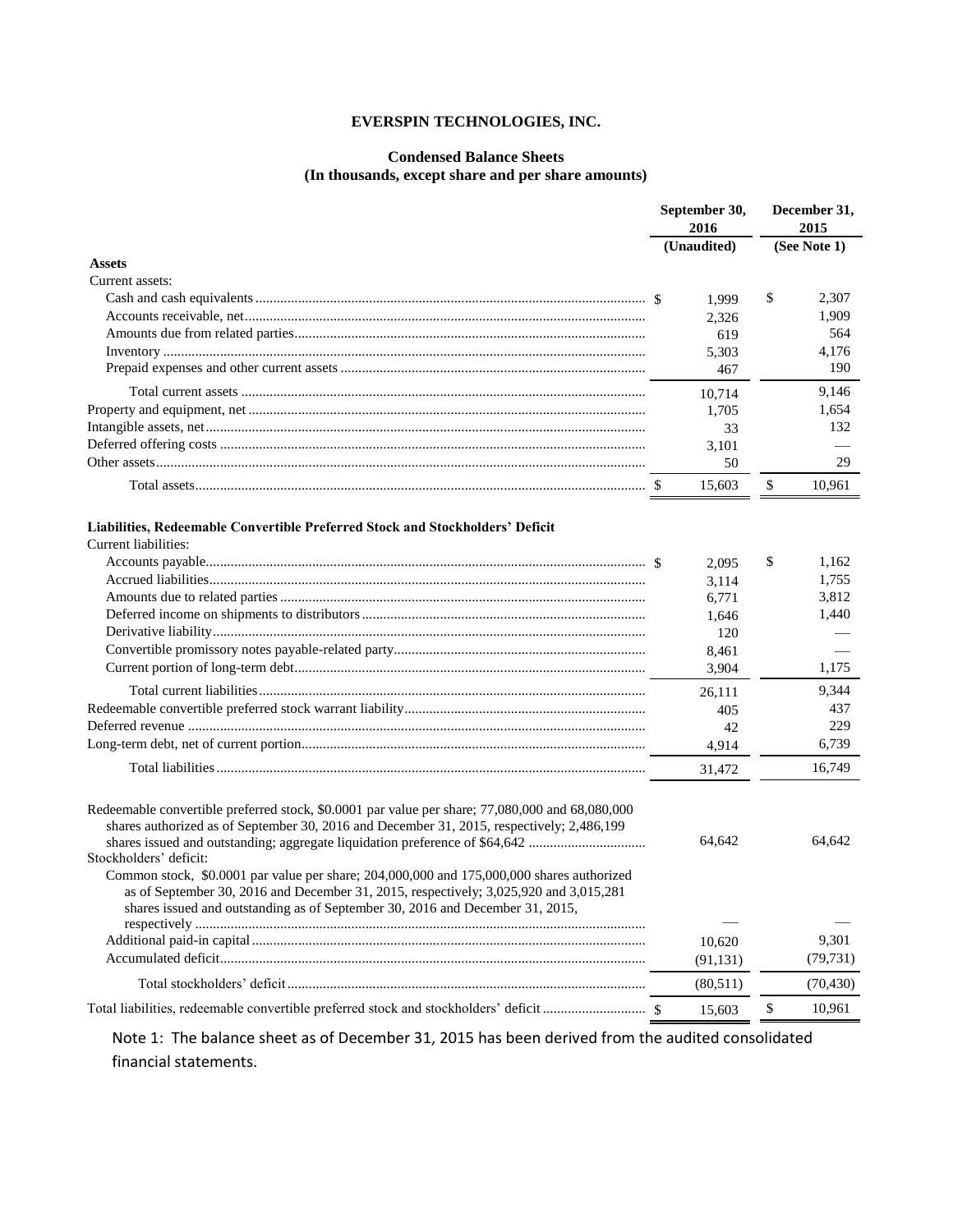#### **EVERSPIN TECHNOLOGIES, INC. Condensed Statement of Cash Flows (In thousands) (Unaudited)**

|                                                                                  | <b>Nine Months Ended</b><br>September 30, |    |          |  |
|----------------------------------------------------------------------------------|-------------------------------------------|----|----------|--|
|                                                                                  | 2016                                      |    | 2015     |  |
|                                                                                  |                                           |    |          |  |
| <b>Cash flows from operating activities</b>                                      | (11,400)                                  | \$ | (11,930) |  |
| Adjustments to reconcile net loss to net cash used in operating activities:      |                                           |    |          |  |
|                                                                                  | 598                                       |    | 1,073    |  |
|                                                                                  | 80                                        |    |          |  |
|                                                                                  | 520                                       |    | 301      |  |
| Change in fair value of redeemable convertible preferred stock warrant liability | (32)                                      |    | (17)     |  |
|                                                                                  | (798)                                     |    |          |  |
|                                                                                  | 1,066                                     |    | 178      |  |
|                                                                                  | 751                                       |    | 1,027    |  |
| Changes in operating assets and liabilities:                                     |                                           |    |          |  |
|                                                                                  | (417)                                     |    | 509      |  |
|                                                                                  | (55)                                      |    | (91)     |  |
|                                                                                  | (277)                                     |    | (387)    |  |
|                                                                                  | (1,127)                                   |    | (1,513)  |  |
|                                                                                  | (21)                                      |    | (10)     |  |
|                                                                                  | 598                                       |    | 267      |  |
|                                                                                  | 204                                       |    | (493)    |  |
|                                                                                  | 2,959                                     |    | 2,563    |  |
|                                                                                  | 206                                       |    | (153)    |  |
|                                                                                  | (187)                                     |    |          |  |
|                                                                                  | (7, 332)                                  |    | (8,676)  |  |
| <b>Cash flows from investing activities</b>                                      |                                           |    |          |  |
|                                                                                  | (596)                                     |    | (978)    |  |
|                                                                                  | (596)                                     |    | (978)    |  |
| <b>Cash flows from financing activities</b>                                      |                                           |    |          |  |
|                                                                                  | 8,500                                     |    |          |  |
|                                                                                  | 1,500                                     |    | 8,000    |  |
|                                                                                  | (598)                                     |    | (3,000)  |  |
|                                                                                  | (40)                                      |    | (130)    |  |
|                                                                                  | (179)                                     |    | (179)    |  |
|                                                                                  | (1,611)                                   |    |          |  |
|                                                                                  | 48                                        |    |          |  |
|                                                                                  | 7,620                                     |    | 4,691    |  |
|                                                                                  | (308)                                     |    | (4,963)  |  |
|                                                                                  | 2,307                                     |    | 9,624    |  |
|                                                                                  | 1,999                                     | \$ | 4,661    |  |
|                                                                                  |                                           |    |          |  |
| Supplementary cash flow information:                                             | 916                                       | \$ | 237      |  |
| Non-cash investing and financing activities:                                     |                                           |    |          |  |
|                                                                                  | 34                                        | \$ | 440      |  |
|                                                                                  |                                           | \$ | 307      |  |
|                                                                                  | 1,490                                     | \$ |          |  |